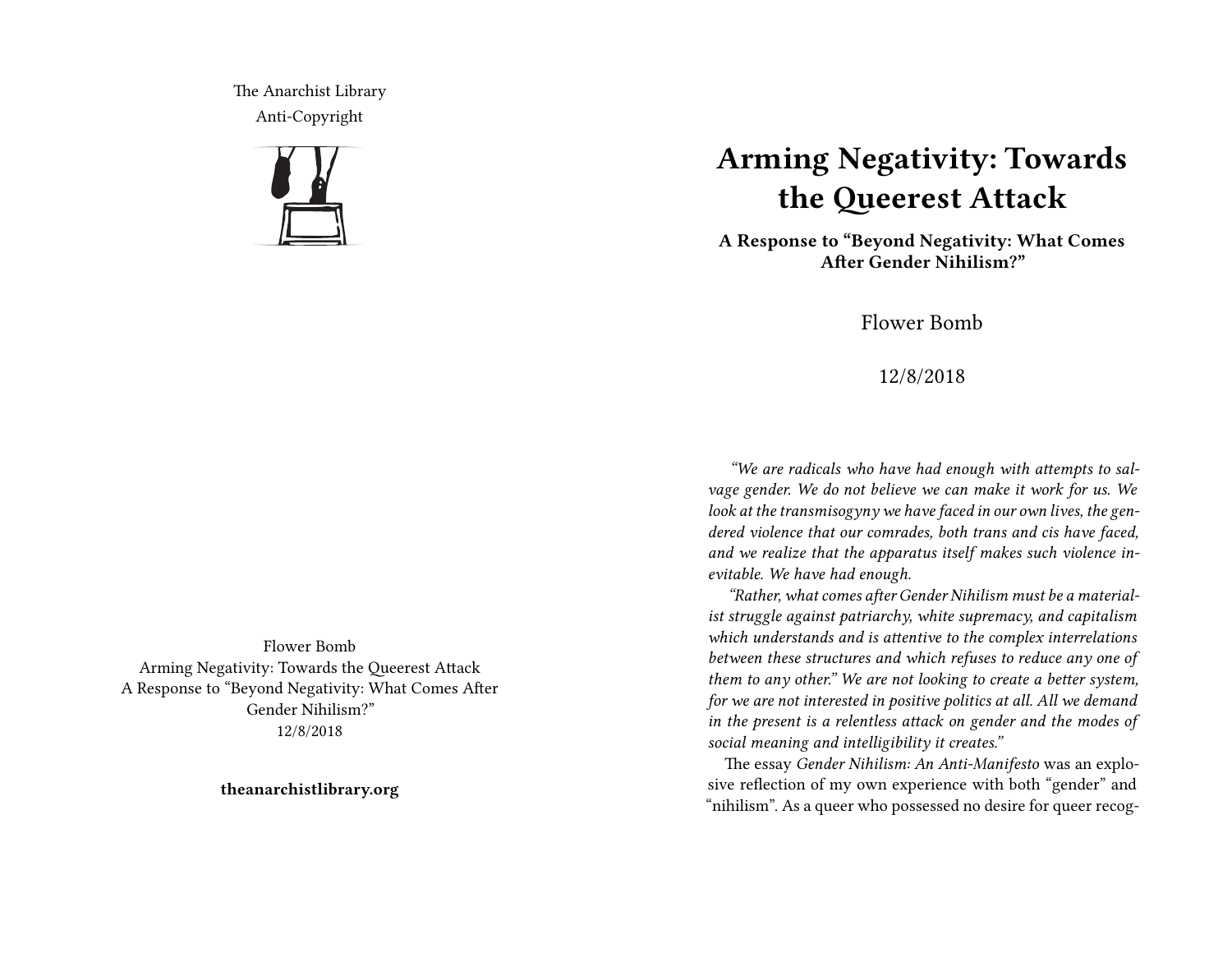nition and societal assimilation, the quote above summarized a position of pure negation which I found exciting affinity with.

I wanted to write this essay, not as a critique of *Gender Nihilism* but as praise, and as a personal response to some of the questions posed in *Beyond Negativity: What Comes After Gender Nihilism?* In this essay I outline a few quotes from that piece and respond with my own gender nihilist perspective.

*"As such we are left with the need for the abolition of gender, the need to push back against reformist projects that simply seek to make an expanded notion of gender. What remains to be created is the establishment of a path forward."*

I think it is important to acknowledge that many individuals craft their own paths of queer negation towards society and its projects of assimilatory reform. For me personally, a path forward means a queer nihilism armed, wild and ferocious against the social standardization of gender and industrial control. This includes but is not limited to an individualized path of destruction which targets the internalized governance and roles that define an assigned gendered identity. The personalization of this governance, which dictates the roles and behaviors of the assigned identity, surrenders the shapeless wildness of individuality to the solitary confinement of politics. Towards the abolition of gender and against reformist projects, my anarchist war does not limit itself to the confines of politics. Instead, it includes a queer nihilist life-experience of becoming ungoverned by gender and any other social constructs intended to subjugate and discourage individual uniqueness. Beyond the limitations of theory, this also includes clandestine attack on the manifestations of society, negating the domestication of law and order.

*"Only real, concrete, and organized struggle can move us forward. Mere negation, senseless violence, or embrace of unintelligibility cannot be enough. In short we must move beyond negativity. The project at hand is to adequately account for the violence of gender, the necessity of its abolition, and the strategies for achiev-*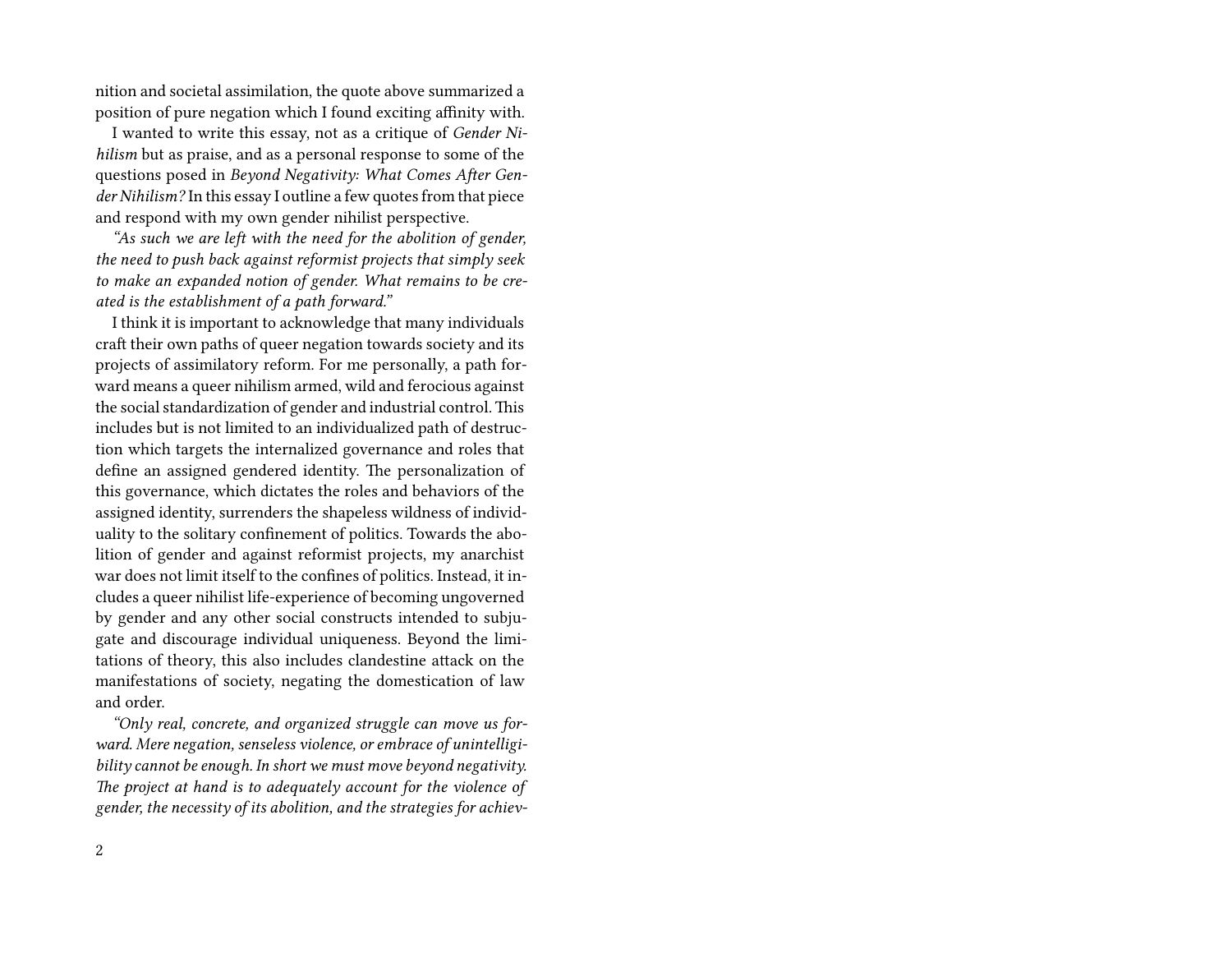in the courtyard of capitalism compromises the integrity of their rebellion. The transforming of "queer" into another rigid, social identity by capitalism and liberalism is one of many examples. The positive politics of queer identity legitimizes the state and glorifies a civilized standard of submission. With the help of internalized and often celebrated victimhood, "queer" soon becomes another identity pacified and manufactured by capitalism.

This is why my queerness is not a positive project. It's meaning runs contrary to the collectivized subordination in both capitalism and the left. Queer nihilism means arming negativity against the pacifying effects of positive politics, exploring the intimacy of criminal affinity with others, and arming individuality with the queerest savagery against domestication. The fire in my heart burns every gendered prison assigned to me. Queer is confrontation: my desire for freedom has intercourse with my hatred for civilization. What blooms is a lifelong dance that materializes the queerest attack on capital and social control. I find myself immersed in the chaos of bloodied weapons, broken glass and shrieking alarms. My body is a dangerous space of love and rage ungoverned by the morality of non-violence. With love, and in solidarity with the wild, and with all those who embrace queer anarchy with hysterical laughs of joy- towards the queerest attack upon the civilized order!

*ing that abolition in material terms. Only then will we have the ability to not only achieve abolition, but to change the world."*

I believe real, concrete, and organized struggle is most powerful when orchestrated at the individual level. Since in daily life, it is the individual who experiences the struggle of survival in this gendered nightmare, no one other than that individual is most qualified to materialize that revolt. Gendered violence is unique to each individual who accumulates a history of struggle against it. Electing identity-based movements or organizations to represent individualized experience often flattens differences found between individuals, erecting a false sense of unity. This often leads to one's association with an identity determining the legitimacy of one's experience, rather than the experience being legitimized as individually unique. This point was eloquently summarized by Lena Kafka in *Destroy Gender:*

*"My personal experiences with gendered violence are only taken seriously in light of revealing myself as a trans woman. Our theories should start from the ways we have experienced gender violence in our daily lives, not identity. Our relationships to each other should be based upon our affinities and similarities with each other, rather than based upon the lowest-commondenomintator politics. Daily life is far too complicated to be reduced into two categories."*

From my own individualist perspective, nihilism is so much more than just pessimism, negation and violence; it is the personification of anarchy, the reclaiming of individuality and the embracing of ungovernable uniqueness. Queer negativity is hostility towards socially constructed expectations, those who enforce them, and is subsequently the emancipation of one's undefinable "self" from gender conformity. This includes the expropriation of violence and the total abandonment of victimhood. Queer nihilism materializes itself as a declaration of war on society. For every possibility of sexual assault there is a blade being sharpened for self-defense. Dangerous spaces are personified, replacing the positive politics of safety. Armed